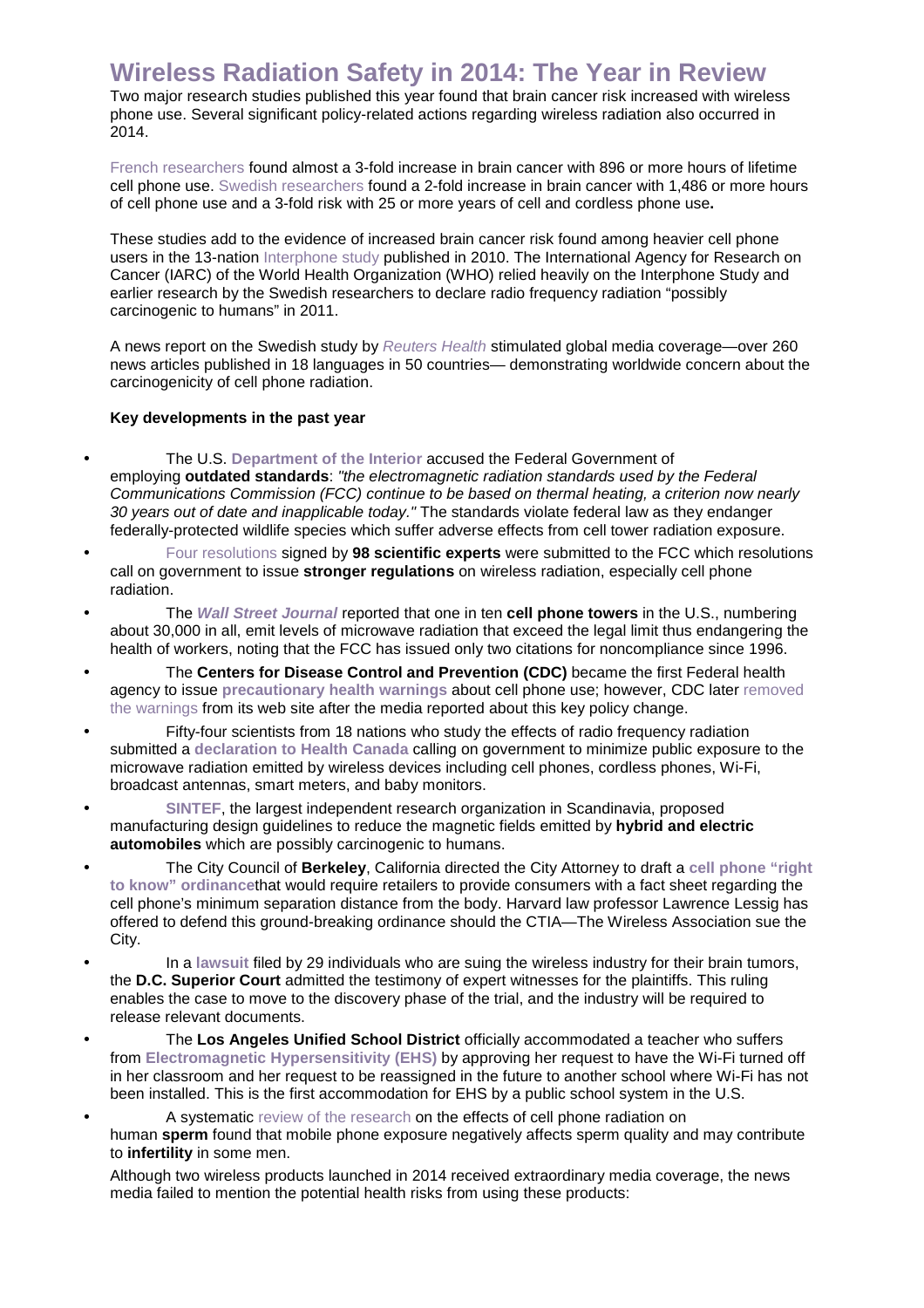- The Specific Absorption Rate (SAR), a measure of the maximum amount of microwave radiation absorbed, is much higher for the **Google Glass** than for most cell phones. This is of particular concern for the Glass as unlike cell phones it is worn on the user's head.
- The **iPhone 6,** like most smart phones, has several transmitters that simultaneously emit microwave radiation. When these transmitters are turned on the radiation emitted by this phone is close to the SAR legal limit; thus, one should turn off any transmitters not in use (e.g. Wi-Fi) to reduce exposure. According to Apple, the iPhone 6 should be kept at least 5 millimeters or two-tenths of an inch from the body whenever it is turned on (i.e., the device's minimum body separation distance is 5 mm).

Listed below in order of popularity are the ten most popular wireless radiation news releases distributed this year through PRLog, a press release distribution website, and the ten most popular articles postedbon the Electromagnetic Radiation Safety website**.** In 2014, the news releases received over 65,000 page views, and the website received 130,000 page views from visitors in more than 100 countries.

### **Ten Most Popular Electromagnetic Radiation Safety Press Releases of the Year**

CDC Issues Precautionary Health Warnings about Cell Phone Radiation

Hybrid and Electric Automobiles Should Be Re-Designed to Reduce Electromagnetic Radiation Risks

Scientists Call on Government to Protect Public from Wireless Radiation Exposure

Google Glass Alert: Potential health risks from wireless radiation

FCC: 98 Scientific Experts Demand Stronger Regulation of Cellphone Radiation

iPhone 6 SAR: Radiation Levels and Separation Distance

Cell Phone Use and Prenatal Exposure to Cell Phone Radiation May Cause Headaches in Children

U.S. Department of Interior attacks FCC regarding Adverse Impact of Cell Tower Radiation on Wildlife

CDC Retracts its Precautionary Health Warning about Cell Phone Radiation

The Top Cell Phone Radiation Safety Stories of 2013

### **Ten Most Popular Articles of the Year on the SaferEMR Website**

iPhone 6 SAR: Radiation Levels and Separation Distance Cell Phones and Health MOBI-KIDS: Childhood Brain Tumor Risk & Mobile Phone Use Study Dept. of Interior Attacks FCC regarding Adverse Impact of Cell Tower Radiation on Wildlife Wi-Fi in Schools Welcome to EMR Safety Everything You Wanted to Know about Cell Phone Radiation Hybrid and Electric Automobiles Should Be Re-Designed to Reduce Electromagnetic Radiation Risks Major breakthrough in cellphone industry product liability lawsuit in USA Berkeley Cell Phone "Right to Know" Ordinance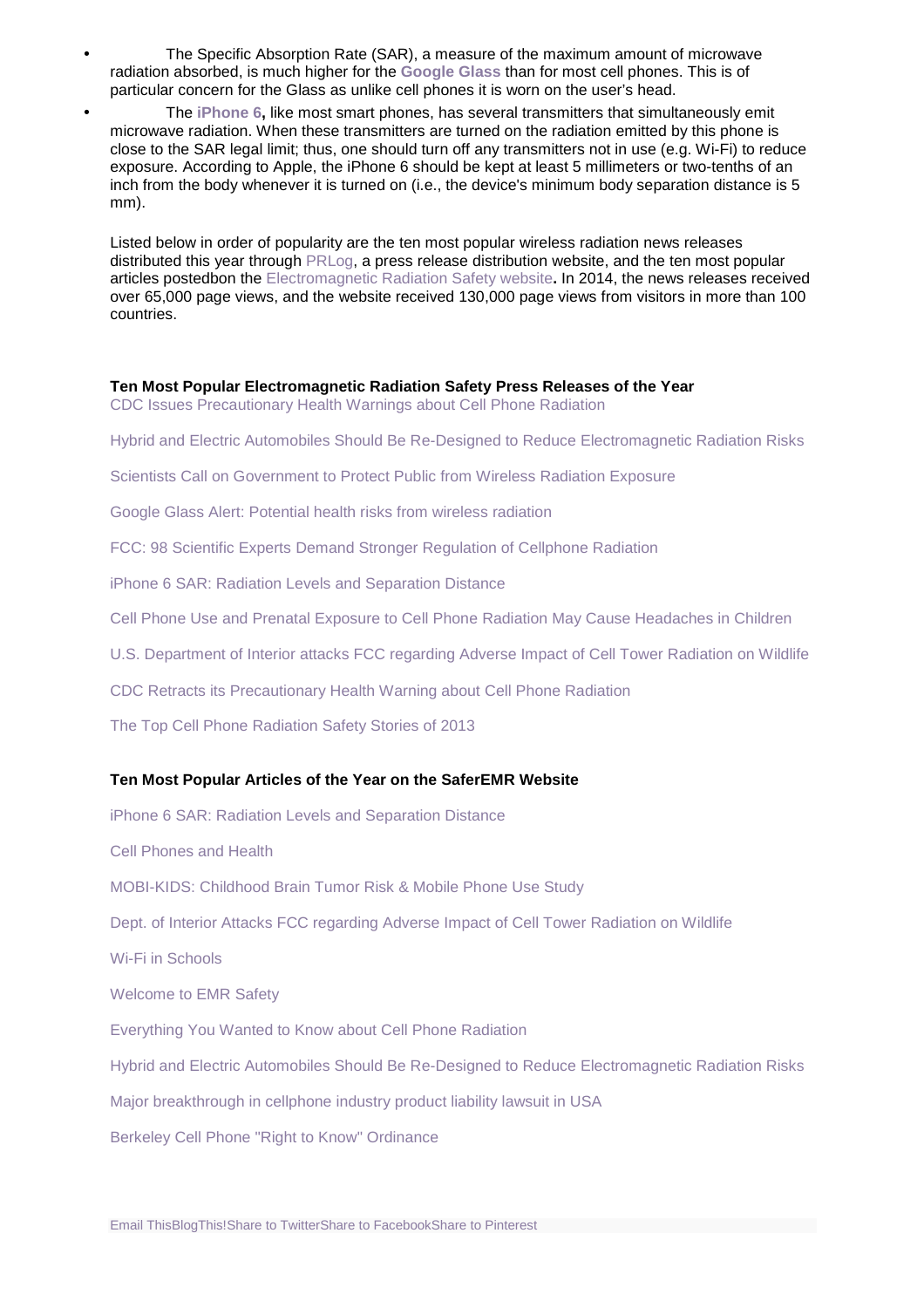Labels: cancer, cell phone, cell towers, cordless phone, EHS, electric, Glass, hybrid, iPhone, lawsuit, ordinance, precautionary, regulation, SAR, Wi-Fi, wireless radiation, workers **Wednesday, December 17, 2014**

**Welcome to EMR Safety**

Joel M. Moskowitz, Ph.D. School of Public Health University of California, Berkeley

Current news stories: Facebook News releases: PRLog Twitter updates: @berkeleyprc

**Some Tips to Reduce Your Exposure to Wireless** 

**Radiation** (one page handout)

# *Mobilize, a Film about Cell Phone Radiation*

### **Best Documentary Feature at the California Independent Film Festival**

**Mobilize**, a feature-length documentary about cell phone radiation, premiered on September 12, 2014. The film won the Slate Award for Best Documentary Feature at the 17th Annual California Independent Film Festival.

The film explores the potential long-term health effects from cell phone radiation and examines recent scientific research and the challenges politicians face trying to adopt precautionary legislation. Featuring interviews with experts, wireless industry representatives and prominent politicians, the film illuminates how industry's economic and political influence can undermine public health.

The film was directed by Kevin Kunze and produced by Ellen Marks, Joel Moskowitz, and Devra Davis.

The film can be viewed online or downloaded from Vimeo and is available on DVD from Disinfo and from Amazon.

### **Short Clips**

**Mobilize Trailer on Vimeo Mobilize Official Trailer #1 (2014) Mobilize Official Trailer #2 (2014) Mobilize Trailer (2013) Steven Colbert on Cell Phone Manuals David Servan Schreiber on Cell Phones & Brain Cancer Devra Davis on Cell Phone Radiation Joel Moskowitz on Cell Phone Studies Cell Phone Radiation & Breast Cancer**

# *Overview*

**Latest News Releases**

**"Some Tips to Reduce Your Exposure to Wireless Radiation"** (one page handout) Original English version: http://bit.ly/1kVHRug Italian translation (by Associazione Elettrosmog Sicilia): http://bit.ly/Y9E4Wy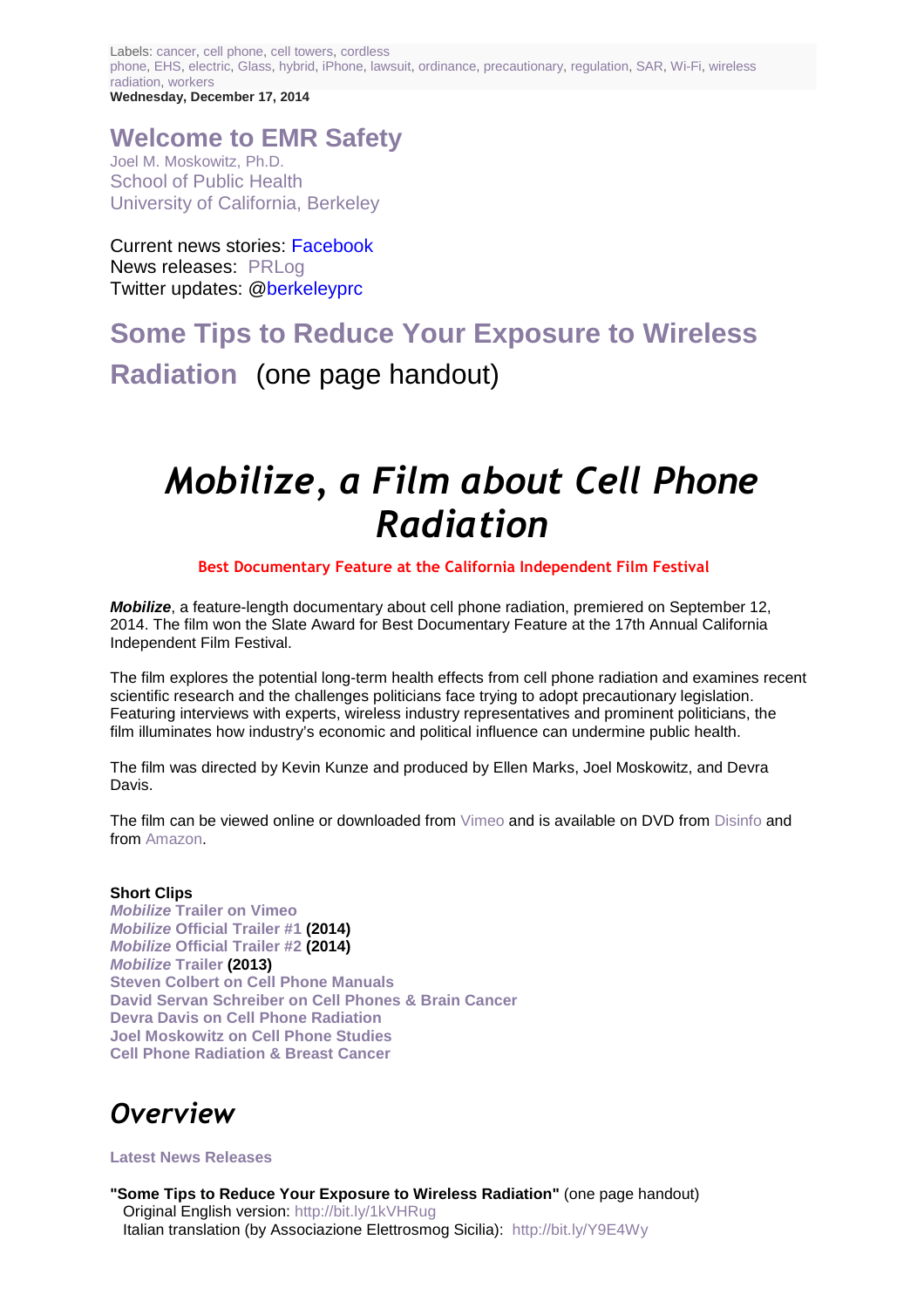### **"Cellphones and Health" by Joel Moskowitz** (Oct/Nov, 2013)

http://www.saferemr.com/2013/09/cellphones-and-health\_9.html

### **Teléfonos Celulares y Salud por Dr. Joel Moskowitz**

http://www.saferemr.com/2014/02/telefonos-celulares-y-salud.html

### **"New Federal Policy Needed for Cell Phone and Wireless Radiation Safety"**

Prepared for "Oakland Voices: A Town Hall on Our Right to Communicate" (Jan 9, 2014) http://bit.ly/1cH1Yvf

### **"Cell Phones and Cell Biology: Are We Selling Out?"**

By David Katz, M.D., Huffington Post (Dec 12, 2013) Based upon my press releases. http://huff.to/1gtpcsX

# **Radio Interviews**

**"Your Call: What do you want to know about cell phone radiation?"** Host: Rose Aguilar, Your Call, KALW - FM, Sep 16, 2014 (49 minutes) Guests: Joel Moskowitz, UC Berkeley; Kevin Kunze, "Mobilize" Director http://bit.ly/Yourcallcellphone

### **"Mobilize: A Film on Cell Phone Radiation"**

Host: Brian Edwards-Tiekert, Upfront, KPFA - FM, Sep 11, 2014 (25 minutes; starts at 33:50) Guest: Joel Moskowitz, UC Berkeley http://bit.ly/mobilizeKPFA

**"Dr. Joel Moskowitz Joins the Show"** (52 minutes) Boil the Frog Slowly Radio and Patient Safety Radio, Aug 1, 2014 http://bit.ly/boilfrogslowly

**"Wireless Revolution: Research/Policy Implications"** Host: Layna Berman, Your Own Health and Fitness, KPFA - FM, Apr 22, 2014 (1:00-2:00 PM) Guest: Joel M. Moskowitz, UC Berkeley

### http://bit.ly/QwhjbB

**"Today on Your Call: What are 'best practices' for using digital devices?"** Host: Ali Budner, Your Call, KALW - FM, Mar 13, 2014 (53 minutes) Guests: Joel Moskowitz, UC Berkeley Levi Felix, founder The Digital Detox and director of Camp Grounded http://bit.ly/1dWdnJs or http://n.pr/1l41WCz

### **"Cell Phones and Health"**

KPFA-FM, Jan 31, 2014 (1:00-1:30 PM) Moderator: Laura Garzon Chica Guests: Josh Hart, Director, StopSmartMeters Joel Moskowitz, UC Berkeley Kevin Kunze, Director, "Mobilize" http://www.kpfa.org/archive/id/99666

**"What Do You Need to Know about Cellphone Radiation?"** An interview on KAHI radio news (Nov 22, 2013) (11 minutes).

Transcript: http://bit.ly/1heyOFv Download at: http://bit.ly/J2XAf9

**"Everything you and your 'Friends and Neighbors' need to know about cellphone radiation and how to protect yourselves"** A 2-part program aired on Calvary Radio Network in Dec, 2013 (50 minutes).

Download at: http://bit.ly/18xbulT

### *Presentations*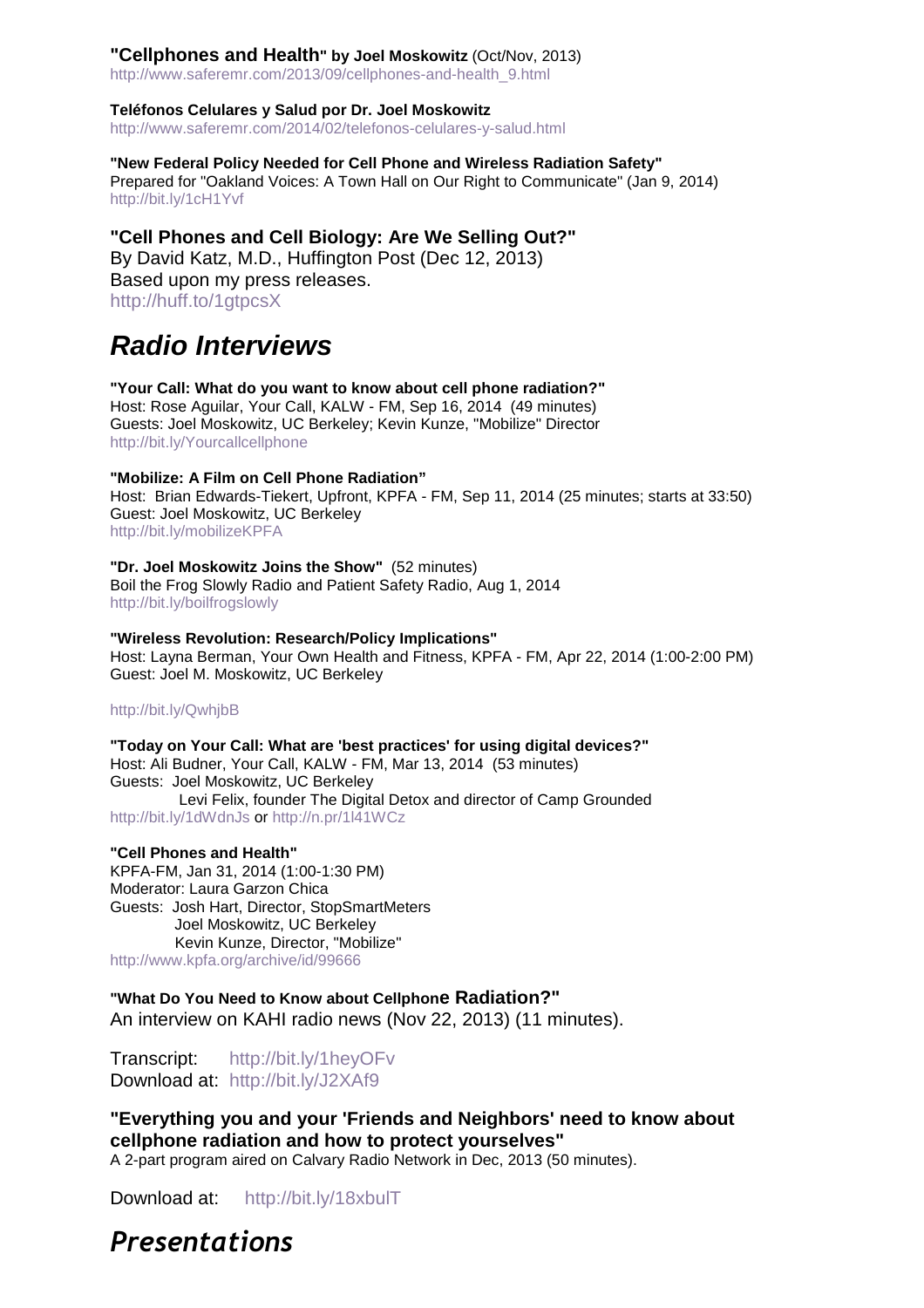### **"Mobile Phone Use and Cancer Risk: Research on a Group 2B Carcinogen"** Joel Moskowitz, Webinar for CDC Workgroup on Cancer Prevention (Oct 29, 2014) Slides: http://bit.ly/CDCWebinar102914 Audio: http://bit.ly/101l2lR or http://bit.ly/1tDZbg2

**"Mobile Phone Radiation and Health: Recent Research and Policy Developments"** Joel Moskowitz, Haas School of Business, University of California, Berkeley (Jun 19, 2014) Slides: http://bit.ly/1lFp9vc

**"Brain Tumor Risk from Wireless Phone Use: Recent Research and Policy Implications"** Joel Moskowitz, Commonwealth Club of California (Part II: Dec 9, 2013) Slides: http://bit.lv/1k9PeRQ Video: http://bit.ly/1kxkpto or http://bit.ly/1hx3t5j

**"Expert Roundtable: Skeptical about Cell Phones and Health?"** Forum at Commonwealth Club of California (Dec 9, 2013) Other presentations will be available soon. Agenda : http://bit.ly/1aqek9K

**"Cell Phones & Brain Tumors What Does the Science Show?"** Joel Moskowitz, Commonwealth Club of California (Part I: Nov 18, 2010) Slides: http://bit.ly/W5tNCN Video (15 minutes): http://vimeo.com/17266112

Email ThisBlogThis!Share to TwitterShare to FacebookShare to Pinterest Labels: cancer, carcinogen, cell phone, electromagnetic, health effects, magnetic field, mobile phone, precautionary principle, report

# **Berkeley Cell Phone "Right to Know" Ordinance**

November 21, 2014

On November 18, the Berkeley City Council adopted a referral to the City Manager on a 7-2 vote. The referral asks the City Manager to draft a cell phone "right to know" ordinance.

Once this ordinance is enacted, Berkeley will become the first city in the nation to require cell phone retailers to provide those who purchase a new phone an informational fact sheet. Retailers will be required to provide the fact sheet to those who purchase a cell phone which informs them to read the user manual to learn the cell phone's minimum separation distance from the body.

The FCC requires manufacturers to provide this information to ensure that the consumers' cell phone radiation exposure does not exceed the amount when the cell phone was tested. Few consumers are currently aware of this safety information because it is buried in their user manual or within their smart phone. Knowledge of this information is an important step in increasing awareness that cell phones should not be used next to the body.

Councilman Max Anderson who sponsored the referral grilled the CTIA representative, Gerard Keegan, about why the industry does not want consumers to see the safety information that the FCC mandates. The CTIA position is that this is between the FCC and the industry, and the FCC is in the process of deciding whether this information is necessary so the City should not act on this issue.

The referral directs the City Manager to ask City Attorney Zach Cowan and Harvard Law Professor Lawrence Lessig to draft the ordinance.

A video of the meeting is now available for streaming (see 01:44:50 - 03:36:25).

Summaries of the meeting have been published by The Daily Californian and the Contra Costa Times.

--

November 10, 2014

The Berkeley City Council postponed discussion of the cell phone "right to know" ordinance until Tuesday, November 18, 2014.

**City Manager Referral: Cell Phone Ordinance Referral to City Manager** (Continued from October 28, 2014)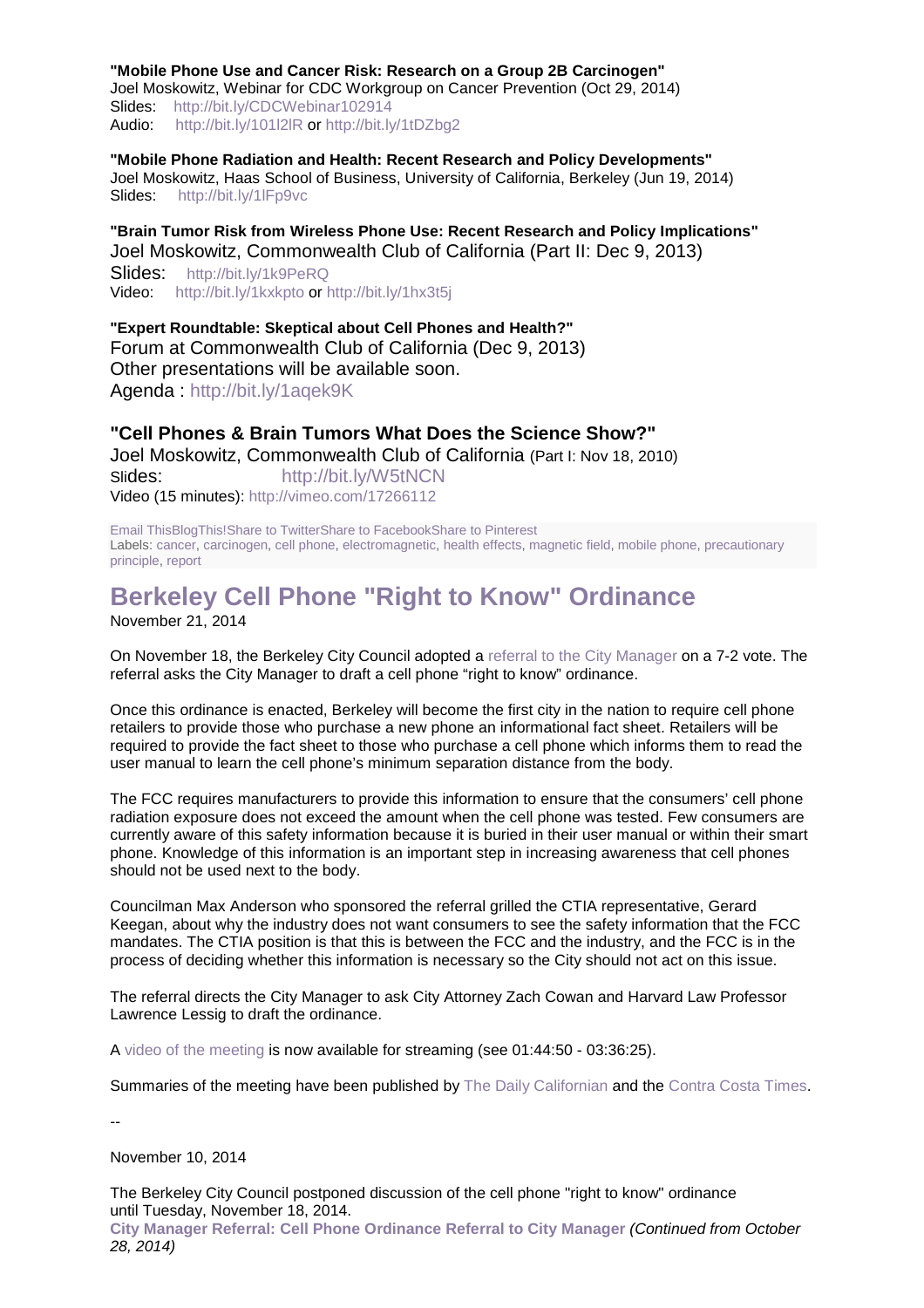### **From: Councilmember Anderson**

**Recommendation:** Refer to City Manager for the creation of an ordinance to have cell phone retailers give to consumers who purchase a phone, a factual, informational handout referring the user to their cell phone manufacturers' disclosure regarding the recommended separation distance for use against the body.

### **Financial Implications:** See report

Contact: Max Anderson, Councilmember, District 3, 981-7130 http://bit.ly/1EvJvPz

--

October 15, 2014

### **Press Release: Berkeley's Proposed Cell Phone "Right to Know" Ordinance**

http://www.prlog.org/12383163

--

October 10, 2014

This cell phone "right to know" ordinance is on the consent calendar for the Berkeley City Council meeting to be held on Tuesday, October 28, 2014. The referral and briefing document are available at **http://bit.ly/BerkeleyReferral.**

### **City Manager Referral: Cell Phone Ordinance Referral to City Manager From: Councilmember Anderson; Councilmember Worthington**

**Recommendation:** Refer to City Manager for the creation of an ordinance to have cell phone retailers give to consumers who purchase a phone, a factual, informational handout referring the user to their cell phone manufacturers' disclosure regarding the recommended separation distance for use against the body.

**Financial Implications:** See report

**Contact:** Max Anderson, Councilmember, District 3, 981-7130

The advisory will be in the form of an informational handout to be handed to consumers by the retailer at the time of purchasing a cell phone. The proposed wording is as follows:

**"The Federal Government requires that cell phones meet radio frequency (RF) exposure guidelines. Don't carry or use your phone in a pants or shirt pocket or tucked into a bra when the phone is turned ON and connected to a wireless network. This will prevent exposure to RF levels that may exceed the federal guidelines."**

**"Refer to the instructions in your phone or user manual for the recommended separation distance."**

--

### **Precaution or Paranoia? Berkeley May Require Cancer Warning Stickers for Cell Phones**

### Sabin Russell, **California Magazine**, August 19, 2014

[An indepth article about the science and politics underlying the proposed Berkeley cell phone ordinance--research on cancer risk and fetal effects on neurological development is discussed.] Just as the world supply of mobile phones is reaching one unit for every human being on Earth, here comes Berkeley, with a warning: These things could be hazardous to your health ...

Stakes in this argument are extraordinarily high. Cell phones are radio transmitters that are not only ubiquitous, they are close at hand: We press them against our ears. We store them in our pants pockets. Women slip them into their bras. Teens sleep with them under their pillows. With the adult market nearly saturated, the big growth opportunity for mobile devices is children.

"In our society, the precautionary principle does not resonate well. We want to see a body count first." The CTIA statement builds a case that the "scientific consensus" is firmly in their camp. In fact, the two-word term appears 28 times in their filing. They quote numerous federal agencies asserting a lack of evidence that cell phone radiation can cause harm. Among them is the FCC itself, the FDA, and most notably, the National Cancer Institute, which states on its web site that "there is no evidence from studies of cells, animals, or humans that radiofrequency energy can cause cancer.

Moskowitz dismisses the endorsements. "Industry and government agencies seem to be in denial, and have been in that frame of mind for decades,'' he says.

... Cell-phone makers in their fine print do advise keeping these devices about a half-inch away from your body, although there is no mention of it in an industry-written parents' guide to cell phone safety. And meanwhile, let's face it: We just love these little appliances. They are changing the way we live. If they are changing the way we die, we'll find out, eventually.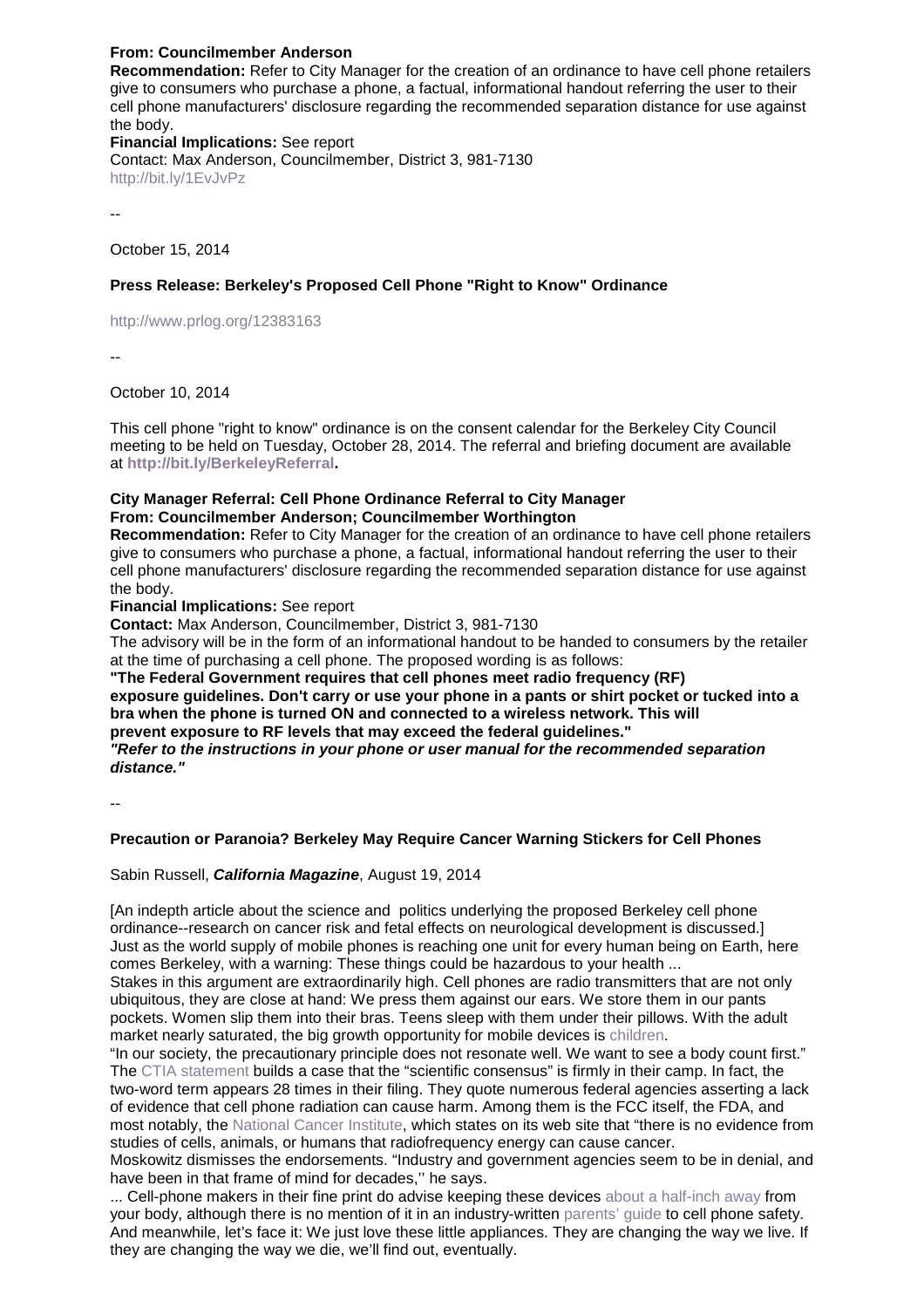### **Also see:**

--

Eric Schultz. Killer App: A Berkeley researcher weighs in on cell phones and cancer. **California Magazine**. Winter 2010. http://bit.ly/1kSu5z5

**Berkeley pushes for cancer warning stickers on cell phones**

Carolyn Jones, SFGate, Jul 15, 2014 (updated)

Print version: "**CELL PHONE ORDINANCE: Berkeley will fight for cancer warnings," San Francisco Chronicle**, Jul 15, 2014, pg. A - 1

Berkeley, undaunted by abandoned efforts in San Francisco, is attempting to become the first city in the nation to require retailers to put stickers on cell phone packaging warning people that the devices may emit cancer-causing radiation ...

Joel Moskowitz, head of UC Berkeley's Center for Family and Community Health, has no such indecision. He's been studying the issue since 2009, and has concluded that cell phones are "one of the top emerging public health risks."

Studies cited by the cell phone industry are outdated, he said. Newer and more complex wireless technology, coupled with people spending increasing amounts of time on their phones, is almost certain to lead to an uptick in brain cancer, he said.

"It's just a matter of time," he said. "The evidence is a lot more compelling than it has been." Radiation from cell phones penetrates the skin and skull and absorbs into the brain tissue, having an adverse affect on cells, he said. Phone radiation can also affect sperm count among men who carry phones in their pockets, he said.

Consumers should wear headsets, use the speaker feature and otherwise keep phones away from their bodies, he said.

"With cell phones, distance is your friend," he said.

Pregnant women and children are particularly vulnerable, he said.

A warning sticker should advise consumers that some studies link cell phones to rare but serious cancers, and they should take precautions, he said ...

http://bit.ly/1p0gq6d

# **Media coverage about the ordinance**

Australian Mobile Telecommunications Association (Nov 13, 2014) BannedBook.org (in Mandarin) (July 15, 2014) Bayvoice.net (in Mandarin) (July 14, 2014) Berkeley High Jacket (Dec 20, 2014) Berkeleyside Op-Ed (Oct 17, 2014) Berkeleyside (Nov 18, 2014) Berkeleyside (Nov 26, 2014) Bloomberg News Radio (mp3: 0:06:55 - 0:08:35) (Jul 15, 2014) Bloomberg Politics (Nov 26, 2014) Breitbart News (Jul 15, 2014) Business Insider (Jul 15, 2014) Business Insider Australia (Jul 16, 2014) Business Insider India (Jul 15, 2014) California City News (Dec 1, 2014) California Healthline (Jul 16, 2014) California Magazine (Aug 19, 2014) CBS SF Bay Area TV News (Aug 22, 2014) CBS SF Bay Area TV News (Jul 16, 2014) Chico Enterprise-Record (Nov 21, 2014) Contra Costa Times (Nov 21, 2014) (Oakland Tribune, Nov 24, 2014) The Daily Californian (Jul 16, 2014) The Daily Californian (Nov 19, 2014) The Davis Enterprise (Jul 22, 2014) East Bay Express (Jul 15, 2014) ecosalon (Jul 18, 2014) GSMA (Nov 24, 2014) Headlines and Global News (Jul 17, 2014) Healthcare Global (Dec 1, 2014)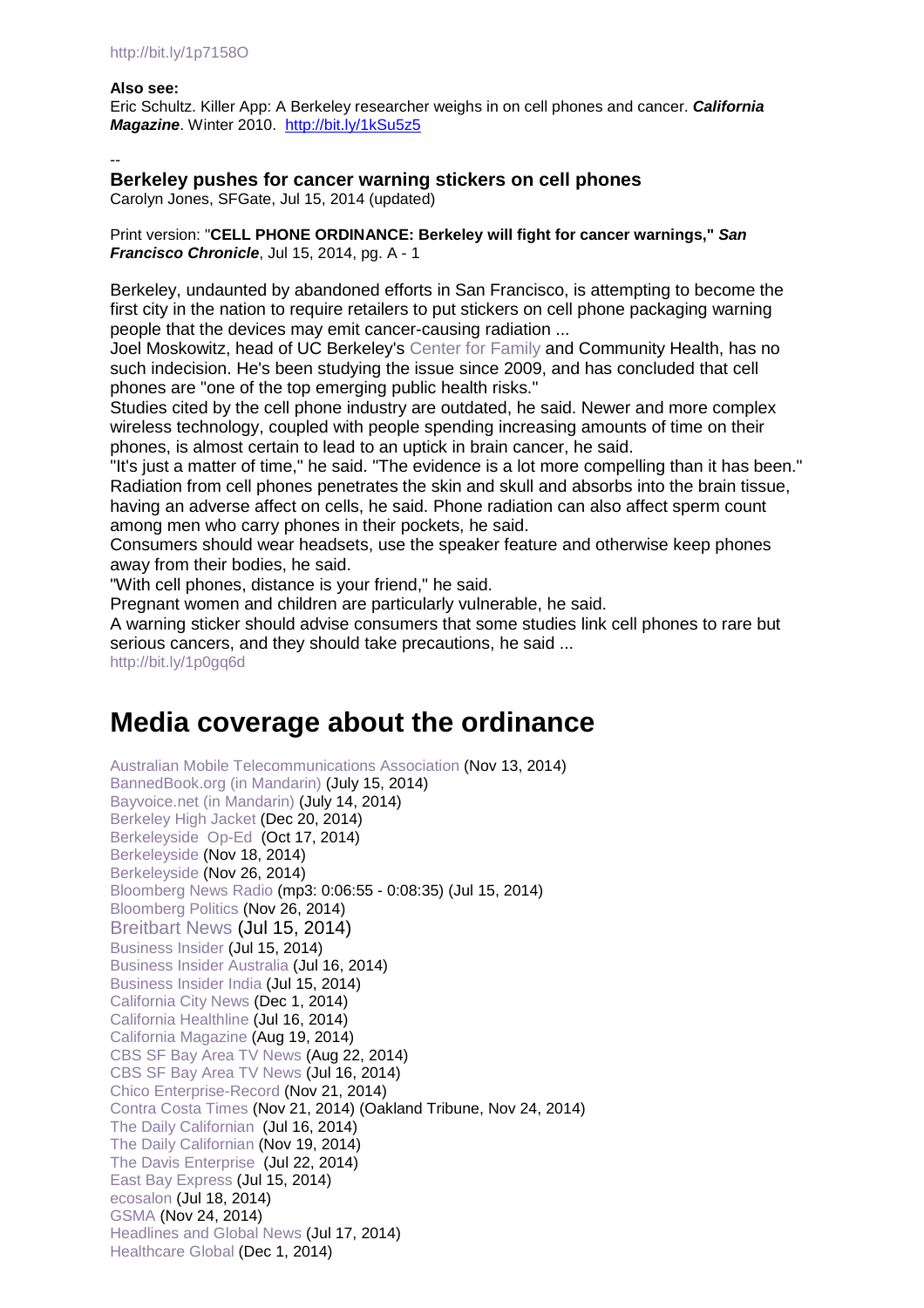KALW Crosscurrents (audio - Sep 24, 2014) KGO ABC 7 TV News (San Francisco) (Jul 15, 2014) KGO 810 Radio News (San Francisco) (Jul 15, 2014) The Kirk Show KKSF AM Talk 919 (San Francisco) (audio) (Jul 15, 2014) News Inferno (Jul 16, 2014) PAN Swiss Newsroom Public Health Watchdog (Jul 17, 2014) San Francisco Chronicle (Jul 15, 2014) Seattle Times (Jul 14, 2014) SoundofHope.org (Beijing; in Mandarin) (Jul 15, 2014) WCVB News (ABC5 Boston) (Jul 15, 2014) Yahoo! Screen (CBS) (Jul 16, 2014) YourLawyer.com (Jul 17, 2014) Email ThisBlogThis!Share to TwitterShare to FacebookShare to Pinterest Labels: Berkeley, cancer, carcinogen, cell phone radiation, law, ordinance, reproductive health risks, retailer, sperm damage, warning

### **Effect of Mobile Phones on Sperm Quality: Summary of a Systematic Review and Meta-Analysis**

Adams JA, Galloway TS, Mondal D, Esteves SC, Mathews M. Effect of mobile telephones on sperm quality: A systematic review and meta-analysis. *Environment International. 70:106-112*. September 2014.

### **Review Paper Summary**

Mobile phones are owned by most of the adult population worldwide. Radio-frequency radiation (RFR) from these devices could affect sperm development and function. Around 14% of couples in high- and middle-income countries have difficulty conceiving. Male infertility is involved approximately 40% of the time. Several countries have reported unexplained declines in semen quality. Animal research has found that RFR can affect the cell cycle of sperm, increase sperm cell death and produce histological changes in the testes. Research on humans has found that prolonged mobile phone use is associated with decreased motility, sperm concentration, morphology and viability suggesting a likely impact on fertility.

The authors of this peer-reviewed study conducted a systematic review of the research and a quantitative analysis to determine whether exposure to mobile phone radiation affects human sperm quality. Participants were from fertility clinics and research centers.

The study examined the sperm quality outcome measures most frequently used to assess fertility in clinical settings: motility (the ability to move properly through the female reproductive tract), viability (the ability to fertilize the egg), and concentration (the number of sperm in a milliliter of ejaculate).

Ten studies were examined including 1,492 human sperm samples. Exposure to mobile phones was found to be associated with a significant eight per cent average reduction in sperm motility and a significant nine per cent average reduction in sperm viability. The effects on sperm concentration were more equivocal. The results were consistent across experimental laboratory studies and correlational observational studies.

The authors concluded that the overall results suggest that mobile phone exposure negatively affects sperm quality in humans. The clinical importance of these effects in this study may be limited to subfertile men and to men at the lower-end of the normal spectrum. This open access paper is available at: http://bit.ly/cellphonespermdamage. Email ThisBlogThis!Share to TwitterShare to FacebookShare to Pinterest

Labels: cell phone radiation, male infertility, meta-analysis, mobile phones, motility, research review, sperm, sperm damage, viability

**Tuesday, December 16, 2014**

### **Latest News Releases**

Berkeley's Proposed Cell Phone "Right to Know" Ordinance http://www.prlog.org/12383163

iPhone 6 SAR: Radiation Levels and Separation Distance http://www.prlog.org/12373670

CDC Retracts its Precautionary Health Warning about Cell Phone Radiation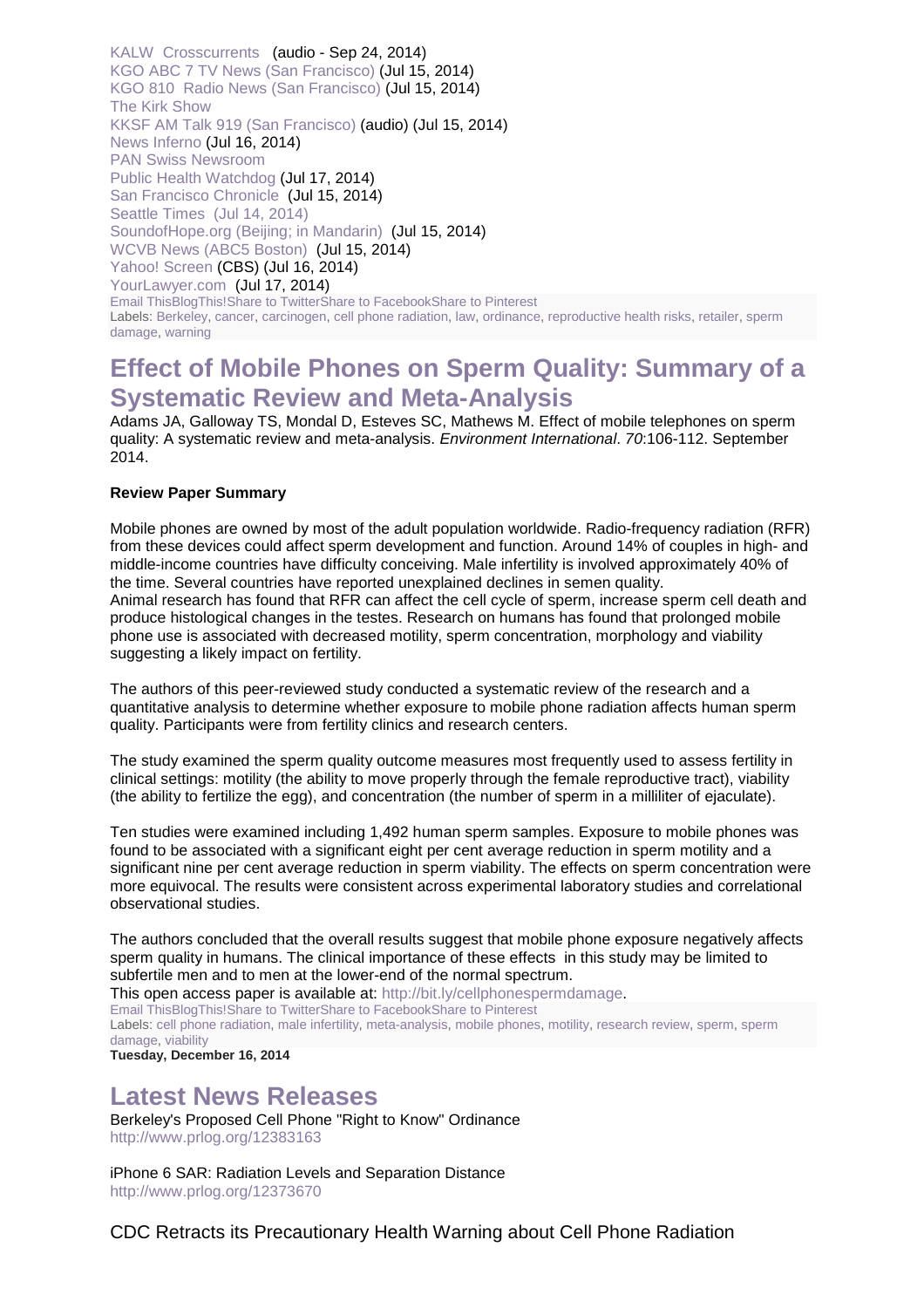### http://www.prlog.org/12362077

CDC Issues Precautionary Health Warnings about Cell Phone Radiation http://www.prlog.org/12359483

FCC: 98 Scientific Experts Demand Stronger Regulation of Cellphone Radiation http://prlog.org/12355167

Scientists Call on Government to Protect Public from Wireless Radiation Exposure http://bit.ly/ScientificDeclaration

Hybrid and Electric Automobiles Should Be Re-Designed to Reduce Electromagnetic Radiation Risks http://www.prlog.org/12343742

Google Glass Alert: Potential health risks from wireless radiation http://www.prlog.org/12310450

Dept. of Interior Attacks FCC regarding Adverse Impact of Cell Tower Radiation on Wildlife http://www.prlog.org/12299815

Cell Phone Radiation Label Bill Passes Maine Legislature Before Dying http://www.prlog.org/12299052

Cell Phone Use and Prenatal Exposure to Cell Phone Radiation May Cause Headaches in Children http://www.prlog.org/12269207

The Top Cell Phone Radiation Safety Stories of 2013 http://www.prlog.org/12262295

Everything You Wanted to Know about Cell Phone Radiation: Key submissions to the Federal Communications Commission http://www.prlog.org/12245111

Belgium Adopts New Regulations to Promote Cell Phone Radiation Safety http://www.prlog.org/12231532

French Health Agency Recommends Children and Vulnerable Groups Reduce Cell Phone Radiation Exposure

http://www.prlog.org/12226630

Brain Cancer Risk Increases with the Amount of Wireless Phone Use http://www.prlog.org/12216483

LTE Cell Phone Radiation Affects Brain Activity in Cell Phone Users http://www.prlog.org/12215083

Cell Phone Use, Acoustic Neuroma and Cancer of the Pituitary Gland http://www.prlog.org/12135511

Most Significant Government Health Report on Mobile Phone Radiation Ever Published http://www.prlog.org/12125230

More News Releases

Email ThisBlogThis!Share to TwitterShare to FacebookShare to Pinterest Labels: bioeffects, cancer, carcinogen, cell phone radiation, children, ctia, electromagnetic hypersensitivity, GAO, health, health effects,INTERPHONE, policy, precautionary principle, regulation, research, SAR, Wi-Fi **Wednesday, November 5, 2014**

### **Is mobile phone use contributing to increased incidence of thyroid cancer?**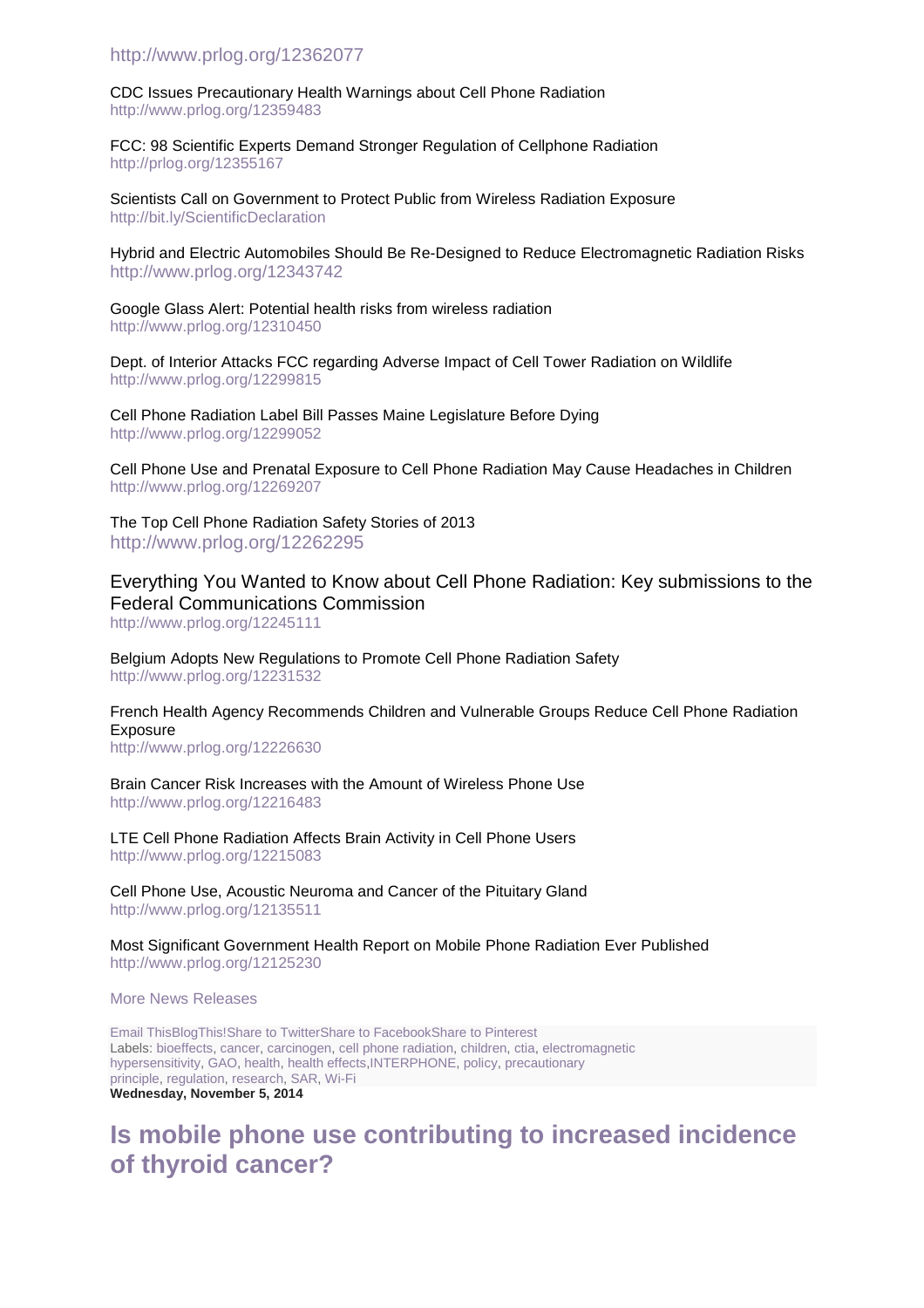### **Korea's Thyroid-Cancer "Epidemic" — Screening and Overdiagnosis (and wireless phone use?)**

### **November 5, 2014**

According to today's issue of the **New England Journal of Medicine**, South Korea has experienced a thyroid cancer epidemic in recent years (see paper and Figure below).

"Thyroid cancer is now the most common type of cancer diagnosed in South Korea."

The authors of this paper attribute the "epidemic" to a government-sponsored cancer screening program. As evidence, they report,

"There was a strong correlation between the proportion of the population screened in a region in 2008 and 2009 and the regional incidence of thyroid cancer in 2009. Although the aggregate correlation could be vulnerable to the ecologic fallacy, the finding of significant positive correlations in each of eight age- and sex-based groups suggests that the finding is more robust."

That widespread screening identifies more cancer is not surprising. This could at least partly explain the increasing incidence of thyroid cancer observed in South Korea, and nine other countries including the U.S.

The authors argue that most of these cancers are not life-threatening and advise other countries against widespread screening for thyroid cancer:

"The experience with thyroid-cancer screening in South Korea should serve as a cautionary tale for the rest of the world. During the past two decades, multiple countries have had a substantial increase in thyroid-cancer incidence without a concomitant increase in mortality. According to the Cancer Incidence in Five Continents database maintained by the International Agency for Research on Cancer, the rate of thyroid-cancer detection has more than doubled in France, Italy, Croatia, the Czech Republic, Israel, China, Australia, Canada, and the United States. The South Korean experience suggests that these countries are seeing just the tip of the thyroid-cancer iceberg — and that if they want to prevent their own "epidemic," they will need to discourage early thyroid-cancer detection."

I'm not sure the answer is to simply ignore these cancers, but I don't want to address that debate here.

Rather, I would like to focus on the question why has thyroid cancer become so prevalent in at least ten nations? According to the American Cancer Society, although some thyroid cancers are linked to exposure to ionizing radiation, "the exact cause of most thyroid cancers is not yet known."

Could exposure to the electromagnetic radiation (RF and ELF) emitted by cell phones and cordless phones be contributing to this worldwide thyroid cancer epidemic? Isn't time for our government to fund research on the risk factors underlying this epidemic?

Hyeong Sik Ahn, Hyun Jung Kim, H. Gilbert Welch. Korea's Thyroid-Cancer "Epidemic" — Screening and Overdiagnosis. N Engl J Med 2014; 371:1765-1767 November 6, 2014DOI: 10.1056/NEJMp1409841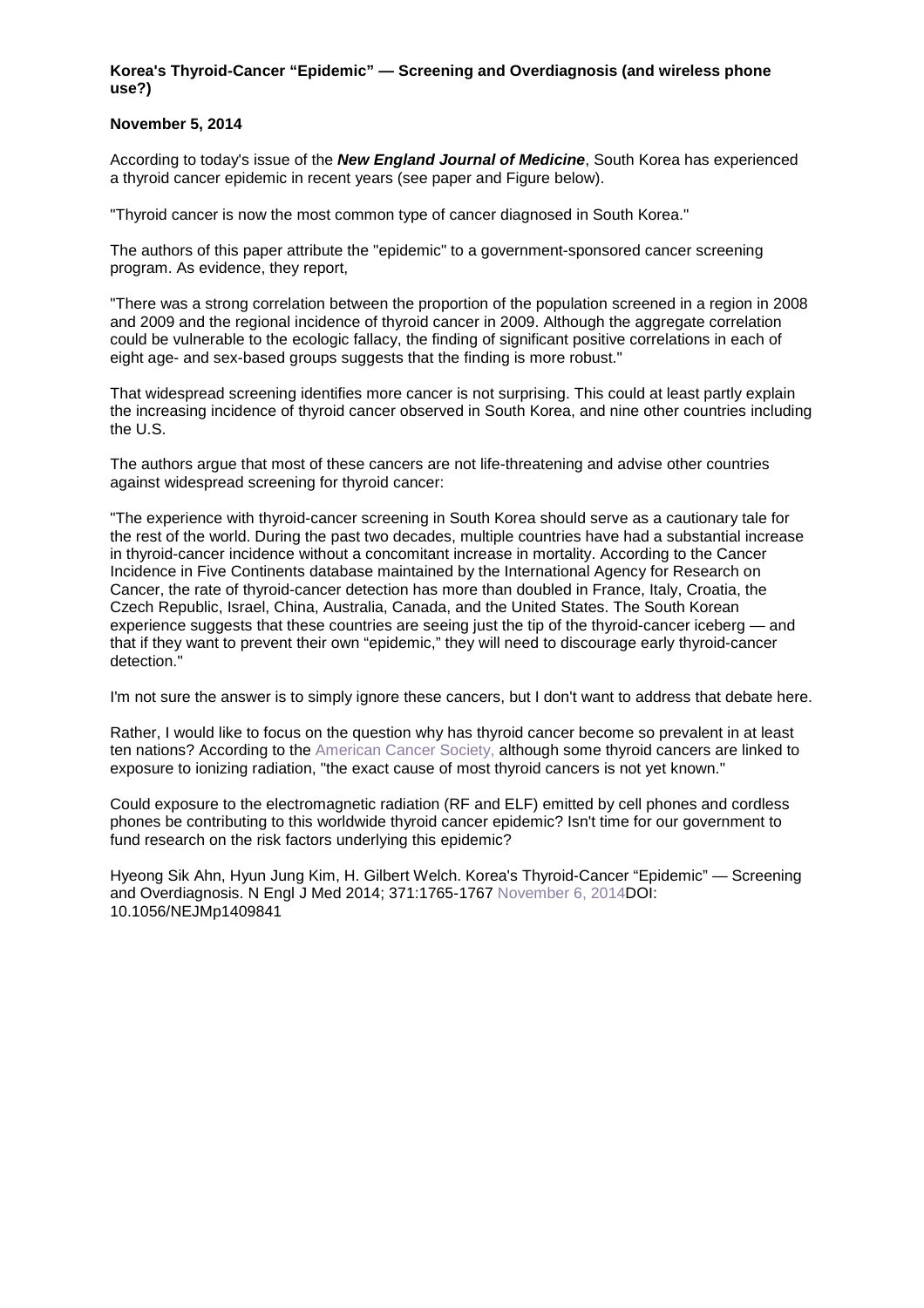

**--**

### **Is mobile phone use contributing to increased incidence of thyroid cancer?**

### **July 9, 2014**

The incidence of thyroid cancer has been increasing rapidly in recent years in many countries including the U.S., Canada, and Israel.

### A headline in Haaretz a year ago March reads, "**Israeli scientists find possible link between cellphone use, thyroid cancer."**

In response to questions posed to me on this topic today from several individuals, I did a PubMed search. Although I did not find any epidemiologic studies that examined the association between mobile phone use and thyroid cancer in humans, I found almost a dozen published papers that have studied the effects of cell phone radiation on thyroid function. Apparently, case-control research on this topic is warranted.

The abstracts from 11 published papers that examined the effects of exposure to cell phone radiation on thyroid function appear below. Please let me know if you are aware of important studies that I missed, and I will supplement this list. I did not include studies that examined exposure to power frequency radiation.

But first, here is the 2013 news article ...

#### **Israeli scientists find possible link between cellphone use, thyroid cancer**

Dan Even, Haaretz, Mar 6, 2013

Israeli scientists have reported preliminary findings of a possible link between the radiation from cellphones and thyroid cancer. There has been a steep rise in rates of thyroid cancer in recent years in Western countries.

The Israeli research, conducted at Beilinson Hospital in Petah Tikva and at Tel Aviv University, identified evidence for the first time of the possible connection between the rise in thyroid cancer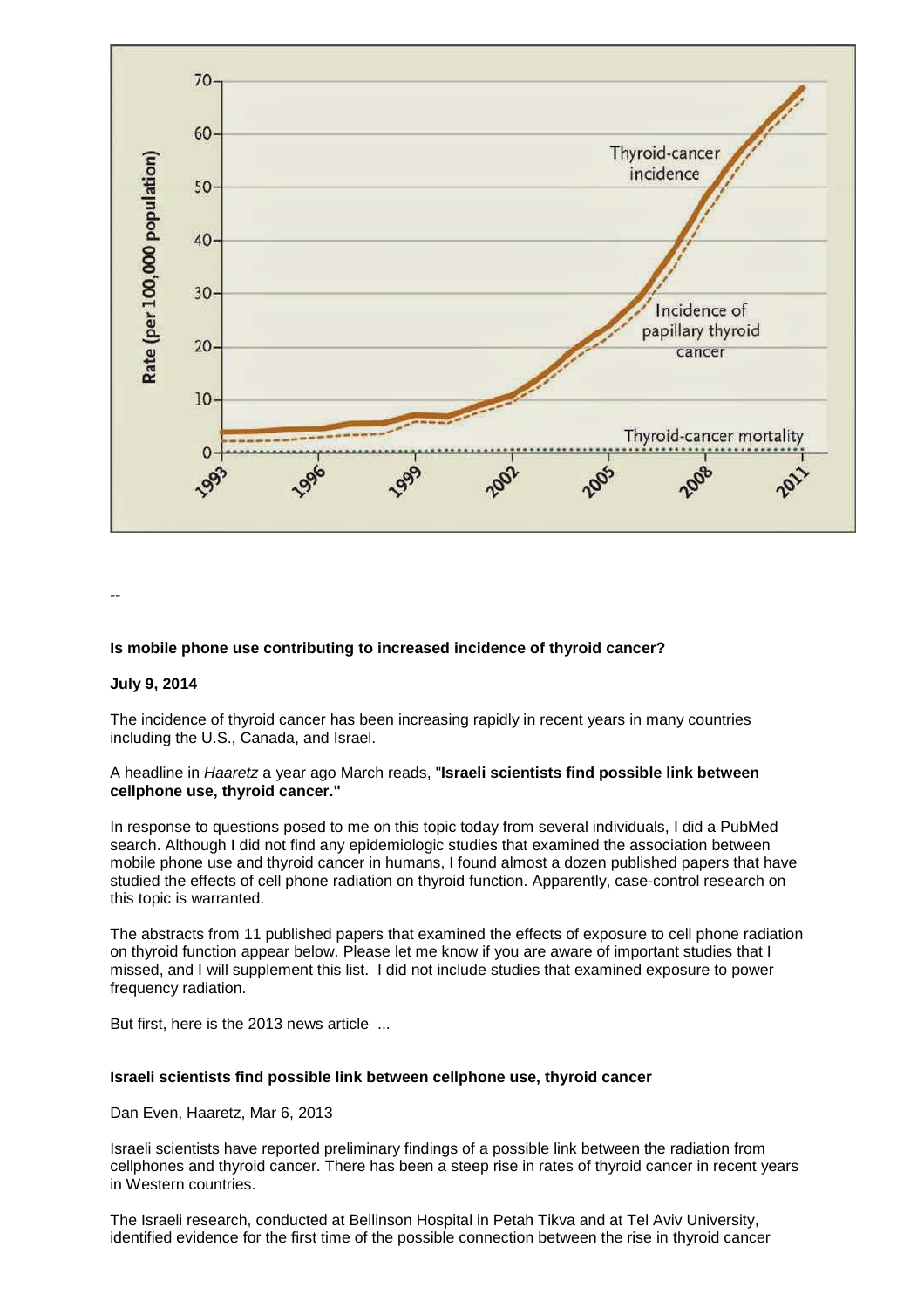cases to the increased exposure to radiation emitted by cellphones.

In one experiment, human thyroid cells collected from healthy patients were subjected to radiation with a device, designed for the study, that simulates the electromagnetic radiation emitted by cellphones. The irradiated thyroid cells proliferated at a much higher, statistically significant rate than nonirradiated cells in the control group. A second experiment, using different methods and materials, gave similar results.

The research was conducted in the Felsenstein Medical Research Center, part of the Sackler Faculty of Medicine at Tel Aviv University and the Rabin Medical Center. Prof. Raphael Feinmesser, head of Beilinson's Ear, Nose and Throat Department was the lead researcher. The findings will be presented for the first time this weekend at the annual conference of the Israeli Society of Otolaryngology, Head and Neck Surgery, in Eilat.

"The findings are the first evidence of changes in thyroid cells in response to electromagnetic radiation," said Feinmesser. "But drawing sweeping conclusions as to a connection between cellphone radiation and thyroid cancer is still far off."

The scientific community is divided as to the connection between cellular radiation and cancer. One opinion is that because cellular radiation is non-ionizing and incapable of causing changes in cellular DNA, it cannot cause cancer. But in recent years evidence has mounted from epidemiological studies indicating a relationship between increased exposure to cellular radiation and cancerous growths, especially in the brain and the salivary glands.

"The thyroid gland is located in the neck, but the area is located the same distance from the ear as the regions of the brain where [cancerous] growths have been diagnosed as being related to the use of the [cellular] devices. This is a region that is not far from the center of the device's radiation," said Feinmesser.

The incidence of thyroid cancer has been on the rise in Israel for more than a decade, which matches the rise in the use of cellphones. Thyroid cancer is three times more common in women than men. It is the fourth most common form of cancer among Jewish women in Israel, at 16.6 cases per 100,000 people. The three most common forms of cancer for women are cancer of the breast, colon and cervix. Among Israeli Arab women the rate of thyroid cancer is 11.6 cases per 100,000, and it is the third most common cancer. From 1990 to 2007 there was a 67-percent rise in thyroid cancer rates among Jewish women, and a 250 percent increase among Arab women, Health Ministry figures show. For men, the rise from 2000 is more moderate, but still shows a 41 percent increase in thyroid cancer rates for Jewish men.

"One of the explanations is that the rise is related to better technical methods of early detection of these growths, which have been developed in recent years. But other research shows that even after neutralizing this influence a rise in these growths still remains," said Feinmesser.

Just this week it was reported that mobile operator Partner Communications (Orange ) reached a settlement with a customer who claims he contracted cancer after using the company's cellphones. The customer, who is in his 50s, sued Partner in May, claiming that intensive use of the device resulted in an aggressive lymphoma near his left ear. Partner agreed to pay NIS 400,000 in an out-ofcourt settlement."

### http://bit.ly/14rrWfA

--

Hilly, Ohad; Silva, Verónica; Mizrachi, Aviram; Ariel, Ortal; Raiter, Annat; Hauptman, Yirmi; Hardy, Britta; Feinmesser, Raphael. EFFECT OF NON-IONIZING ELECTROMAGNETIC RADIATION AT MOBILE PHONE FREQUENCY ON HUMAN THYROID CELLS. Abstract from the World Thyroid Cancer Congress in Toronto 2013.

Otolaryngology Head and Neck Surgery, Rabin Medical Center, Petah Tikva, Israel; 2Felsenstein Medical Research Center, Tel Aviv University, Tel Aviv, Israel; 3Gal Safe Ltd., Or Yehuda, Israel

Background/Purpose: The aim of this study was to examine the effect of non-ionizing electromagnetic radiation (NIER) at mobile phone frequency on human thyroid cells.

Methods: We cultured samples of normal thyroid tissue and subsequently exposed the cultured thyrocytes to NIER for 3 hours. NIER effects were evaluated in terms of proliferation using a cell viability assay and immunohistochemistry.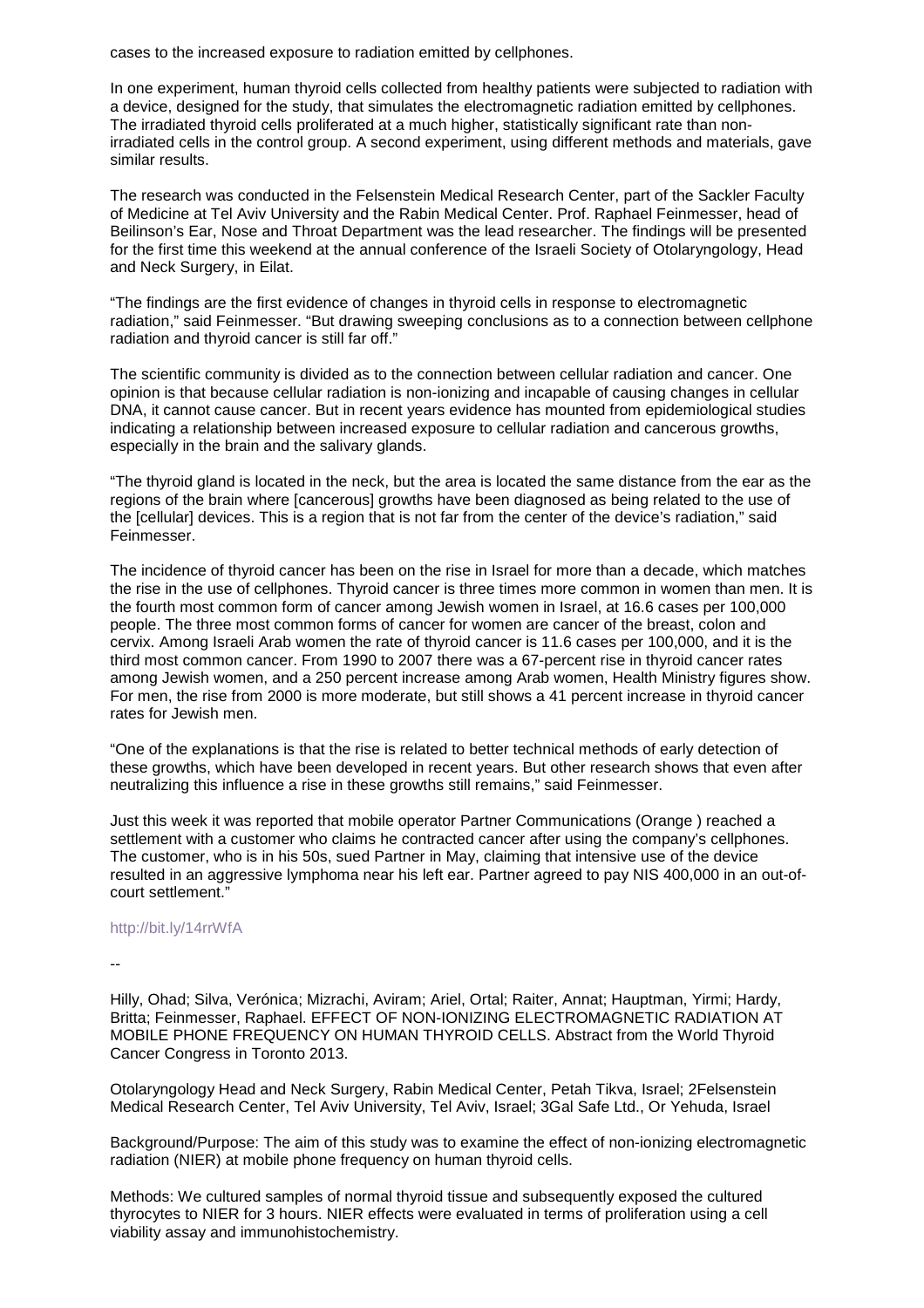Results: We found that NIER exposure for 3 hours has lead to an increased proliferation of thyrocytes in cell viability assay ( $p=0.007$ ). This result was confirmed by immunohistochemistry with antibodies against Ki67.

Discussion & Conclusion: In this study we present for the first time an in vitro evaluation of NIER effects on human thyroid cells. Our results suggest a proliferative effect of NIER on human thyrocytes, an effect that may link NIER exposure with potential carcinogenesis.

http://thyroidworldcongress.com/wp-content/uploads/2013/07/O022\_Mizrachi.pdf

### **PubMed Search Results (in chronological order)**

 K, Sechman A, Nieckarz Z. Plasma thyroid hormones and corticosterone levels in blood of chicken embryos and post hatch chickens exposed during incubation to 1800 MHz electromagnetic field. Int J Occup Med Environ Health. 2014 Jan 31. [Epub ahead of print]

### Abstract

INTRODUCTION: This study attempted to determine the effect of a 1800 MHz electromagnetic field (EMF) (only carrier frequency) on thyroxine (T4), triiodothyronine (T3) and corticosterone (CORT) concentrations in the blood plasma of chick embryos, and to investigate the effect of electromagnetic field (EMF) exposure during embryogenesis on the level of these hormones in birds that are ready for slaughter.

MATERIAL AND METHODS: Throughout the incubation period, embryos from the experimental group were exposed to a 1800 MHz EMF with power density of 0.1 W/m2, 10 times during 24 h for 4 min. Blood samples were collected to determine T4, T3 and CORT concentrations on the 12th (E12) and 18th (E18) day of incubation, from newly hatched chicks (D1) and from birds ready for slaughter (D42).

RESULTS: The experiment showed that T4 and T3 concentrations decreased markedly and CORT levels increased in the embryos and in the newly hatched chicks exposed to EMF during embryogenesis. However, no changes were found in the level of the analyzed hormones in the birds ready for slaughter. Differences in T4 and T3 plasma concentrations between the EMF-exposed group and the embryos incubated without additional EMF were the highest in the newly hatched chicks, which may be indicative of the cumulative effect of electromagnetic field on the hypothalamo-pituitarythyroid axis (HPT).

DISCUSSION: The obtained results suggest that additional 1800 MHz radio frequency electromagnetic field inhibits function of HPT axis, however, it stimulates hypothalamo-pituitaryadrenal axis by inducing adrenal steroidogenic cells to synthesize corticosterone. Further investigations are needed to elucidate the mechanisms by which radio EMFs affect HPT and HPA axis function in the chicken embryos.

### http://1.usa.gov/1e4do9w

---

Jin YB, Choi HD, Kim BC, Pack JK, Kim N, Lee YS.Effects of simultaneous combined exposure to CDMA and WCDMA electromagnetic fields on serum hormone levels in rats. J Radiat Res. 2013 May;54(3):430-7. doi: 10.1093/jrr/rrs120. Epub 2012 Dec 13.

### Abstract

Despite more than a decade of research on the endocrine system, there have been no published studies about the effects of concurrent exposure of radiofrequency electromagnetic fields (RF-EMF) on this system. The present study investigated the several parameters of the endocrine system including melatonin, thyroid stimulating hormone, stress hormone and sex hormone after code division multiple access (CDMA, 849 MHz) and wideband code division multiple access (WCDMA, 1.95 GHz) signals for simultaneous exposure in rats. Sprague-Dawley rats were exposed to RF-EMF signals for 45 min/day, 5 days/week for up to 8 weeks. The whole-body average specific absorption rate (SAR) of CDMA or WCDMA was 2.0 W/kg (total 4.0 W/kg). At 4 and 8 weeks after the experiment began, each experimental group's 40 rats (male 20, female 20) were autopsied. Exposure for 8 weeks to simultaneous CDMA and WCDMA RF did not affect serum levels in rats of melatonin, thyroid stimulating hormone (TSH), triiodothyronine (T3) and thyroxin (T4), adrenocorticotropic hormone (ACTH) and sex hormones (testosterone and estrogen) as assessed by the ELISA method.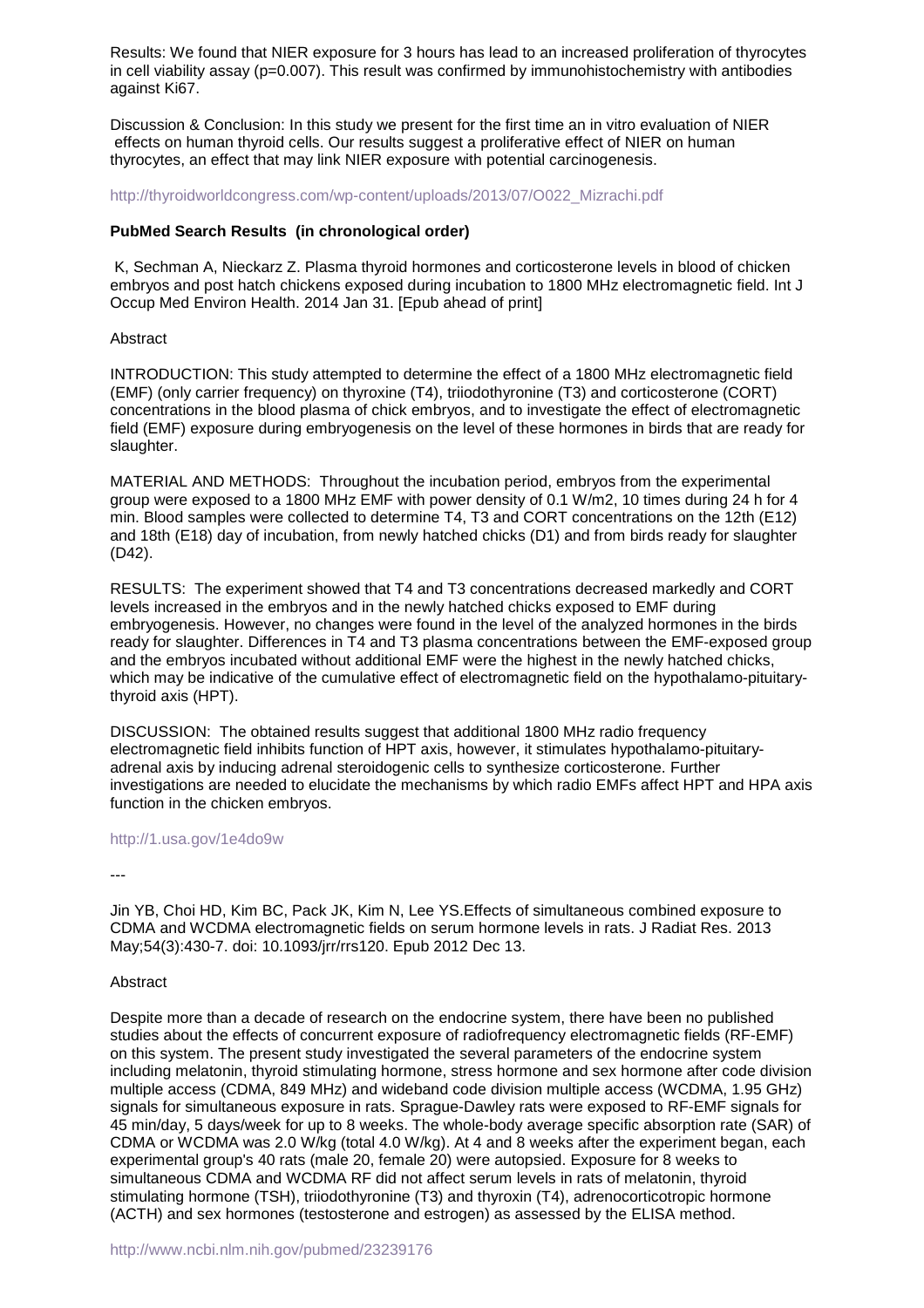Dimida A, Ferrarini E, Agretti P, De Marco G, Grasso L, Martinelli M, Longo I, Giulietti D, Ricci A, Galimberti M, Siervo B, Licitra G, Francia F, Pinchera A, Vitti P, Tonacchera M. Electric and magnetic fields do not modify the biochemical properties of FRTL-5 cells. J Endocrinol Invest. 2011 Mar;34(3):185-9. doi: 10.3275/7107. Epub 2010 Jun 11.

### Abstract

BACKGROUND: Electric and magnetic fields (EMF) might be involved in human disease and numerous research and scientific reviews have been conducted to address this question. In particular thyroid structural and functional alterations caused by various forms of non-ionizing radiation have been described.

AIM: The aim of this study was to analyze the possible effects of EMF on thyroid, in particular we analyzed the effects caused by a GSM (Global System for Mobile Communications) signal (900 MHz) on cultured thyroid cells (FRTL- 5).

MATERIAL AND METHODS: The experimental setup was designed in order to expose samples to a radiofrequency wave in well-controlled conditions. We used the FRTL-5 cell line, an epithelial monoclonal continuous cell line derived from Fisher rat thyroid tissue growing as monolayer, expressing the TSH receptor and the sodium-iodide symporter (NIS). FRTL-5 were subsequently irradiate for 24, 48, and 96 h with EMF (800-900 MHz, power-frequency of mobile communication systems) and iodide uptake and cAMP production were measured.

RESULTS: The irradiation of cells with EMF at 900 Mhz for 24, 48, and 96 h did not influence the level of cAMP production and was not able to modify iodide accumulation in FRTL- 5 cells with respect to basal conditions.

CONCLUSIONS: In conclusion, EMF do not seem to be able to interfere with the biochemical properties of FRTL-5 cells in vitro.

### http://www.ncbi.nlm.nih.gov/pubmed/20543553

---

Esmekaya MA, Seyhan N, Ömeroglu S. Pulse modulated 900 MHz radiation induces hypothyroidism and apoptosis in thyroid cells: a light, electron microscopy and immunohistochemical study. Int J Radiat Biol. 2010 Dec;86(12):1106-16. Epub 2010 Sep 1.

### Abstract

PURPOSE: In the present study we investigated the possible histopathological effects of pulse modulated Radiofrequency (RF) fields on the thyroid gland using light microscopy, electron microscopy and immunohistochemical methods.

MATERIALS AND METHODS: Two months old male Wistar rats were exposed to a 900 MHz pulsemodulated RF radiation at a specific absorption rate (SAR) of 1.35 Watt/kg for 20 min/day for three weeks. The RF signals were pulse modulated by rectangular pulses with a repetition frequency of 217 Hz and a duty cycle of 1:8 (pulse width 0.576 ms). To assess thyroid endocrine disruption and estimate the degree of the pathology of the gland, we analysed structural alterations in follicular and colloidal diameters and areas, colloid content of the follicles, and height of the follicular epithelium. Apoptosis was confirmed by Transmission Electron Microscopy and assessing the activites of an initiator (caspase-9) and an effector (caspase-3) caspases that are important markers of cells undergoing apoptosis.

RESULTS: Morphological analyses revealed hypothyrophy of the gland in the 900 MHz RF exposure group. The results indicated that thyroid hormone secretion was inhibited by the RF radiation. In addition, we also observed formation of apoptotic bodies and increased caspase-3 and caspase-9 activities in thyroid cells of the rats that were exposed to modulated RF fields.

CONCLUSION: The overall findings indicated that whole body exposure to pulse-modulated RF radiation that is similar to that emitted by global system for mobile communications (GSM) mobile phones can cause pathological changes in the thyroid gland by altering the gland structure and enhancing caspase-dependent pathways of apoptosis.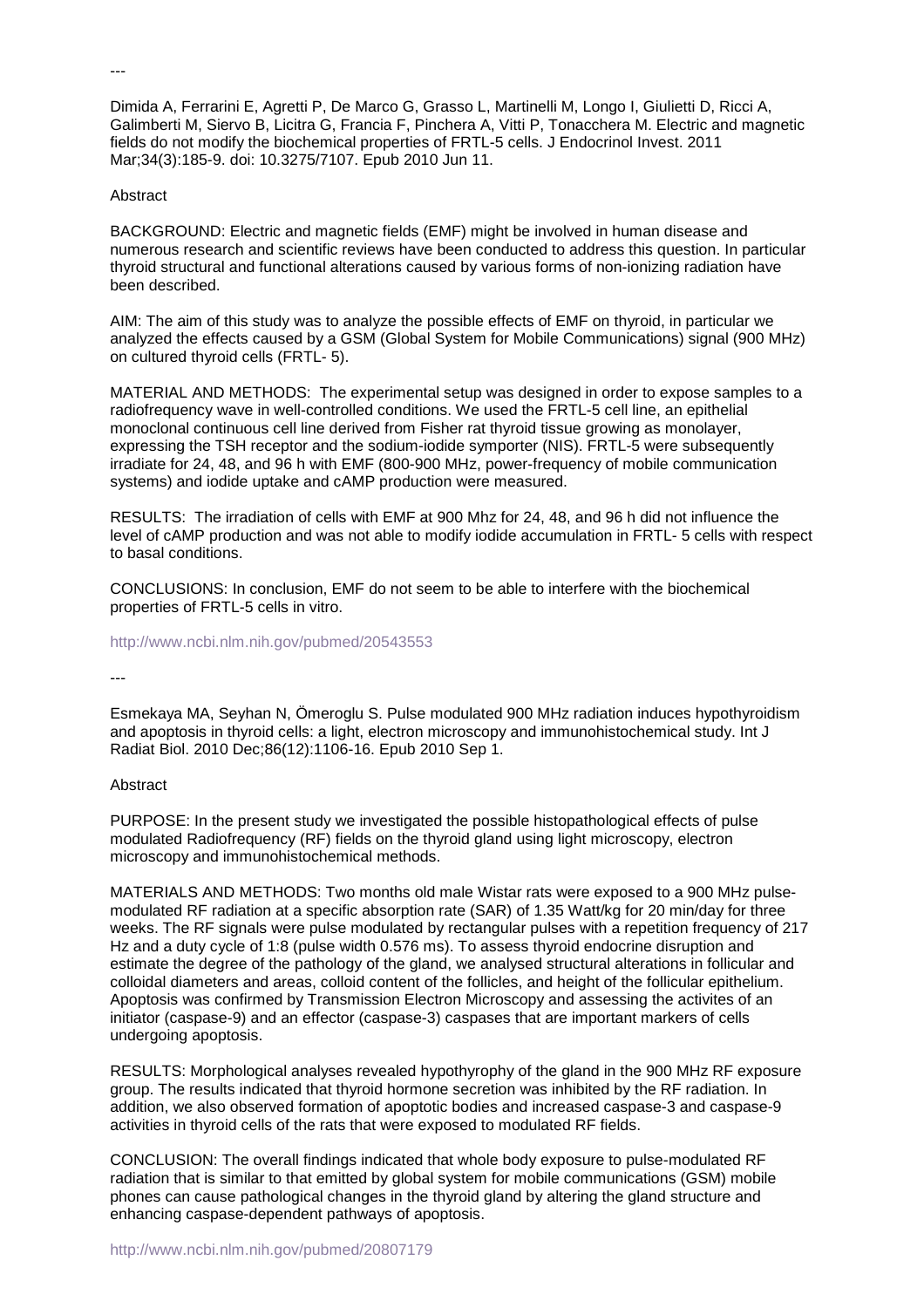---

Milham S. Most cancer in firefighters is due to radio-frequency radiation exposure not inhaled carcinogens. Med Hypotheses. 2009 Nov;73(5):788-9. doi: 10.1016/j.mehy.2009.04.020. Epub 2009 May 22.

### Abstract

Recent reviews and reports of cancer incidence and mortality in firefighters conclude that they are at an increased risk of a number of cancers. These include leukemia, multiple myeloma, non-Hodgkin's lymphoma, male breast cancer, malignant melanoma, and cancers of the brain, stomach, colon, rectum, prostate, urinary bladder, testes, and thyroid. Firefighters are exposed to a long list of recognized or probable carcinogens in combustion products and the presumed route of exposure to these carcinogens is by inhalation. Curiously, respiratory system cancers and diseases are usually not increased in firefighters as they are in workers exposed to known inhaled carcinogens. The list of cancers with increased risk in firefighters strongly overlaps the list of cancers at increased risk in workers exposed to electromagnetic fields (EMF) and radiofrequency radiation (RFR). Firefighters have increased exposure to RFR in the course of their work, from the mobile two-way radio communications devices which they routinely use while fighting fires, and at times from firehouse and fire vehicle radio transmitters. I suggest that some of the increased cancer risk in firefighters is caused by RFR exposure, and is therefore preventable. The precautionary principle should be applied to reduce the risk of cancer in firefighters, and workman's compensation rules will necessarily need to be modified.

http://www.ncbi.nlm.nih.gov/pubmed/19464814

---

Mortavazi S, Habib A, Ganj-Karami A, Samimi-Doost R, Pour-Abedi A, Babaie A. Alterations in TSH and Thyroid Hormones following Mobile Phone Use. Oman Med J. 2009 Oct;24(4):274-8. doi: 10.5001/omj.2009.56.

### Abstract

OBJECTIVES: In recent years, the widespread use of mobile phones has lead to a public debate about possible detrimental effects on human health. In spite of years of research, there is still a great controversy regarding the possibility of induction of any significant physiological effects in humans by microwave radiations emitted by mobile phones. This study aims to investigate the effects of electromagnetic fields induced by the Global System for Mobile communications (GSM) mobile phones on the Thyroid Stimulating Hormone (TSH) and thyroid hormones in humans.

METHODS: 77 healthy university students participated in this study. The levels of T3, T4 and TSH were measured by using appropriate enzyme-linked immunosorbent assay (ELISA) kits (Human, Germany).

RESULTS: The average levels of T3, T4 and TSH in students who moderately used mobile phones were 1.25±0.27 ng/ml, 7.76±1.73 µg/dl and 4.25±2.12 µu/l respectively. The levels in the students who severely used mobile phones were 1.18±0.30, 7.75±1.14 and 3.75±2.05 respectively. In non-users, the levels were 1.15±0.27, 8.42±2.72 and 2.70±1.75, respectively. The difference among the levels of TSH in these 3 groups was statistically significant (P<0.05).

CONCLUSION: As far as the study is concerned, this is the first human study to assess the associations between mobile phone use and alterations in the levels of TSH and thyroid hormones. Based on the findings, a higher than normal TSH level, low mean T4 and normal T3 concentrations in mobile users were observed. It seems that minor degrees of thyroid dysfunction with a compensatory rise in TSH may occur following excessive use of mobile phones. It may be concluded that possible deleterious effects of mobile microwaves on hypothalamic-pituitary-thyroid axis affects the levels of these hormones.

http://www.ncbi.nlm.nih.gov/pubmed/22216380

---

Djeridane Y, Touitou Y, de Seze R. Influence of electromagnetic fields emitted by GSM-900 cellular telephones on the circadian patterns of gonadal, adrenal and pituitary hormones in men. Radiat Res. 2008 Mar;169(3):337-43.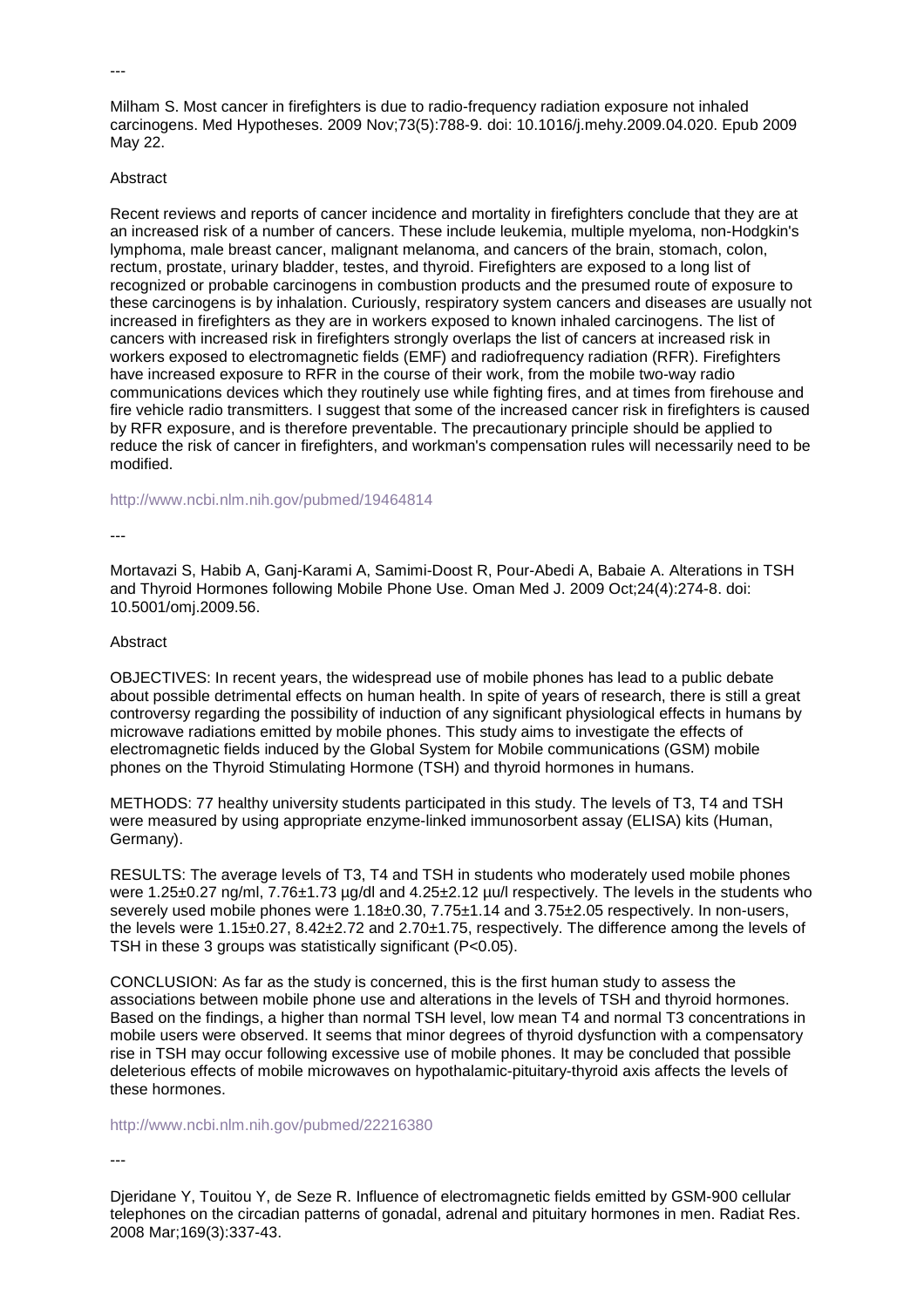### Abstract

The potential health risks of radiofrequency electromagnetic fields (RF EMFs) emitted by mobile phones are currently of considerable public interest. The present study investigated the effect of exposure to 900 MHz GSM radiofrequency radiation on steroid (cortisol and testosterone) and pituitary (thyroid-stimulating hormone, growth hormone, prolactin and adrenocorticotropin) hormone levels in 20 healthy male volunteers. Each subject was exposed to RF EMFs through the use of a cellular phone for 2 h/day, 5 days/ week, for 4 weeks. Blood samples were collected hourly during the night and every 3 h during the day. Four sampling sessions were performed at 15-day intervals: before the beginning of the exposure period, at the middle and the end of the exposure period, and 15 days later. Parameters evaluated included the maximum serum concentration, the time of this maximum, and the area under the curve for hormone circadian patterns. Each individual's pre-exposure hormone concentration was used as his control. All hormone concentrations remained within normal physiological ranges. The circadian profiles of prolactin, thyroid-stimulating hormone, adrenocorticotropin and testosterone were not disrupted by RF EMFs emitted by mobile phones. For growth hormone and cortisol, there were significant decreases of about 28% and 12%, respectively, in the maximum levels when comparing the 2-week (for growth hormone and cortisol) and 4-week (for growth hormone) exposure periods to the pre-exposure period, but no difference persisted in the postexposure period. Our data show that the 900 MHz EMF exposure, at least under our experimental conditions, does not appear to affect endocrine functions in men.

### http://www.ncbi.nlm.nih.gov/pubmed/18302481

### ---

Koyu A, Cesur G, Ozguner F, Akdogan M, Mollaoglu H, Ozen S. Effects of 900 MHz electromagnetic field on TSH and thyroid hormones in rats. Toxicol Lett. 2005 Jul 4;157(3):257-62. Epub 2005 Apr 11.

### Abstract

In this study, the effects of exposure to a 900 megahertz (MHz) electromagnetic field (EMF) on serum thyroid stimulating hormone (TSH) and triiodothronine-thyroxin (T3-T4) hormones levels of adult male Sprague-Dawley rats were studied. Thirty rats were used in three independent groups, 10 of which were control (without stress and EMF), 10 of which were exposed to 900 MHz EMF and 10 of which were sham-exposed. The exposures were performed 30 min/day, for 5 days/week for 4 weeks to 900 MHz EMF. Sham-exposed animals were kept under the same environmental conditions as the study groups except with no EMF exposure. The concentration of TSH and T3-T4 hormones in the rat serum was measured by using an immunoradiometric assay (IRMA) method for TSH and a radioimmunoassay (RIA) method for T3 and T4 hormones. TSH values and T3-T4 at the 900 MHz EMF group were significantly lower than the sham-exposed group (p<0.01). There were no statistically significant differences in serum TSH values and T3-T4 hormone concentrations between the control and the sham-exposed group (p>0.05). These results indicate that 900 MHz EMF emitted by cellular telephones decrease serum TSH and T3-T4 levels.

### http://www.ncbi.nlm.nih.gov/pubmed/15917150

---

Wakeford R. The cancer epidemiology of radiation. Oncogene. 2004 Aug 23;23(38):6404-28.

### Abstract

Ionizing radiation has been the subject of intense epidemiological investigation. Studies have demonstrated that exposure to moderate-to-high levels can cause most forms of cancer, leukaemia and cancers of the breast, lung and thyroid being particularly sensitive to induction by radiation, especially at young ages at exposure. Predominant among these studies is the Life Span Study of the cohort of survivors of the atomic bombings of Japan in 1945, but substantial evidence is derived from groups exposed for medical reasons, occupationally or environmentally. Notable among these other groups are underground hard rock miners who inhaled radioactive radon gas and its decay products, large numbers of patients irradiated therapeutically and workers who received high doses in the nuclear weapons programme of the former USSR. The degree of carcinogenic risk arising from low levels of exposure is more contentious, but the available evidence points to an increased risk that is approximately proportional to the dose received. Epidemiological investigations of nonionizing radiation have established ultraviolet radiation as a cause of skin cancer. However, the evidence for a carcinogenic effect of other forms of nonionizing radiation, such as those associated with mobile telephones or electricity transmission lines, is not convincing, although the possibility of a link between childhood leukaemia and extremely low-frequency electromagnetic fields cannot be dismissed entirely.